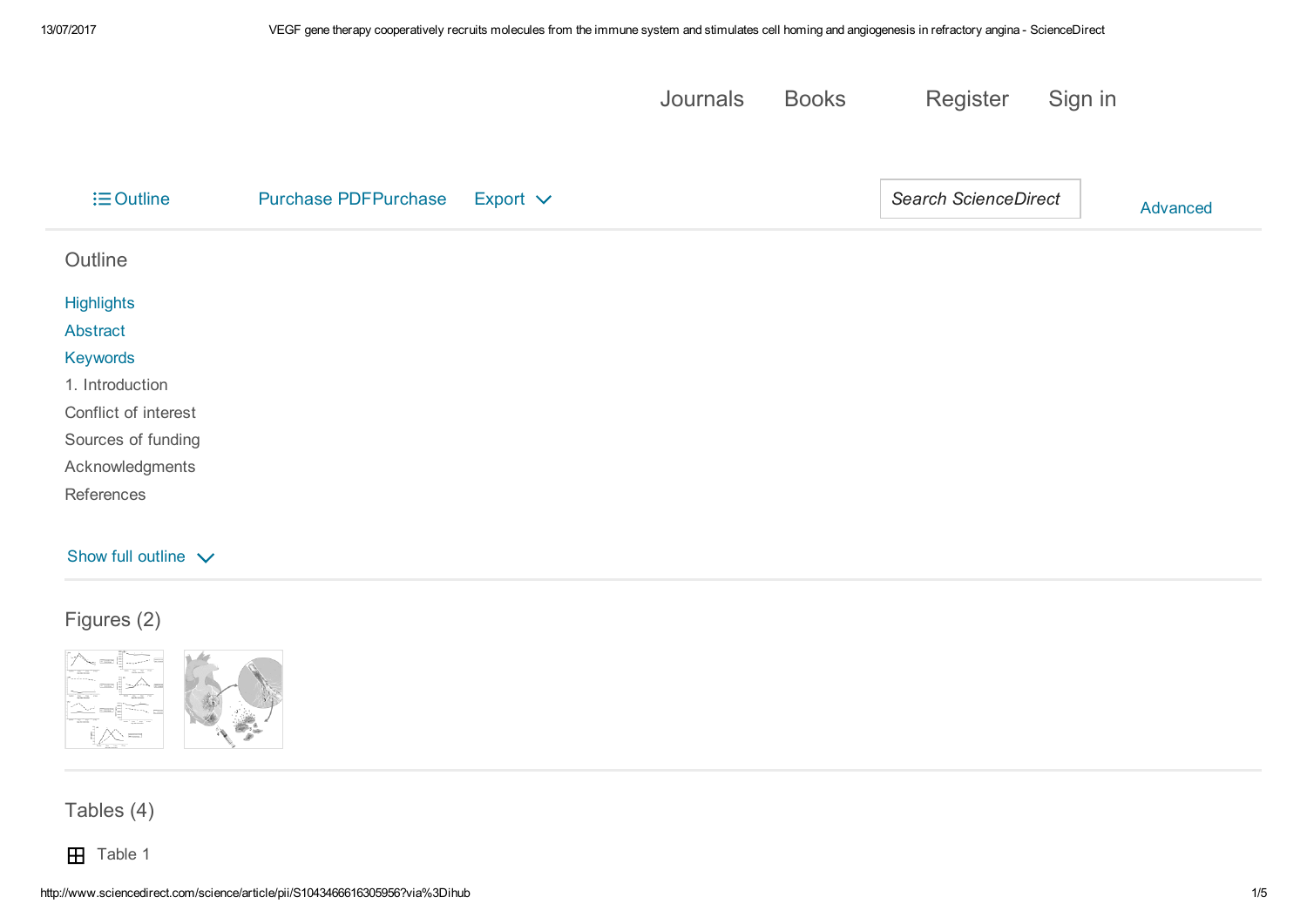- Æ. Table 2
- Table 3  $\mathbf{H}$
- Table 4 Æ.

**[Cytokine](http://www.sciencedirect.com/science/journal/10434666)** [Volume](http://www.sciencedirect.com/science/journal/10434666/91/supp/C) 91, March 2017, Pages 4450



VEGF gene therapy cooperatively recruits molecules from the immune system and stimulates cell homing and angiogenesis in refractory angina

Bruna Eibel <sup>a</sup>, Melissa M. Markoski <sup>a</sup>, Clarissa G. Rodrigues <sup>a</sup>, Thiago Dipp <sup>b</sup>, Felipe B. de Salles <sup>c</sup>, Imarilde I. Giusti <sup>a</sup>, Nance B. Nardi <sup>d</sup>, Rodrigo D.M. Plentz <sup>e</sup>, Renato A.K. Kalil<sup>a, e</sup>

#### **⊞ Show more**

<span id="page-1-0"></span><https://doi.org/10.1016/j.cyto.2016.12.005>

Get rights and [content](https://s100.copyright.com/AppDispatchServlet?publisherName=ELS&contentID=S1043466616305956&orderBeanReset=true)

# **Highlights**

- VEGF gene therapy is influenced by chronic inflammatory process.
- Immune system cell and angiogenic expression are time-dependent by gene therapy.
- VEGF gene therapy is influenced by continuous pharmacological treatment.
- Gene therapy provided an angiogenic process at time line.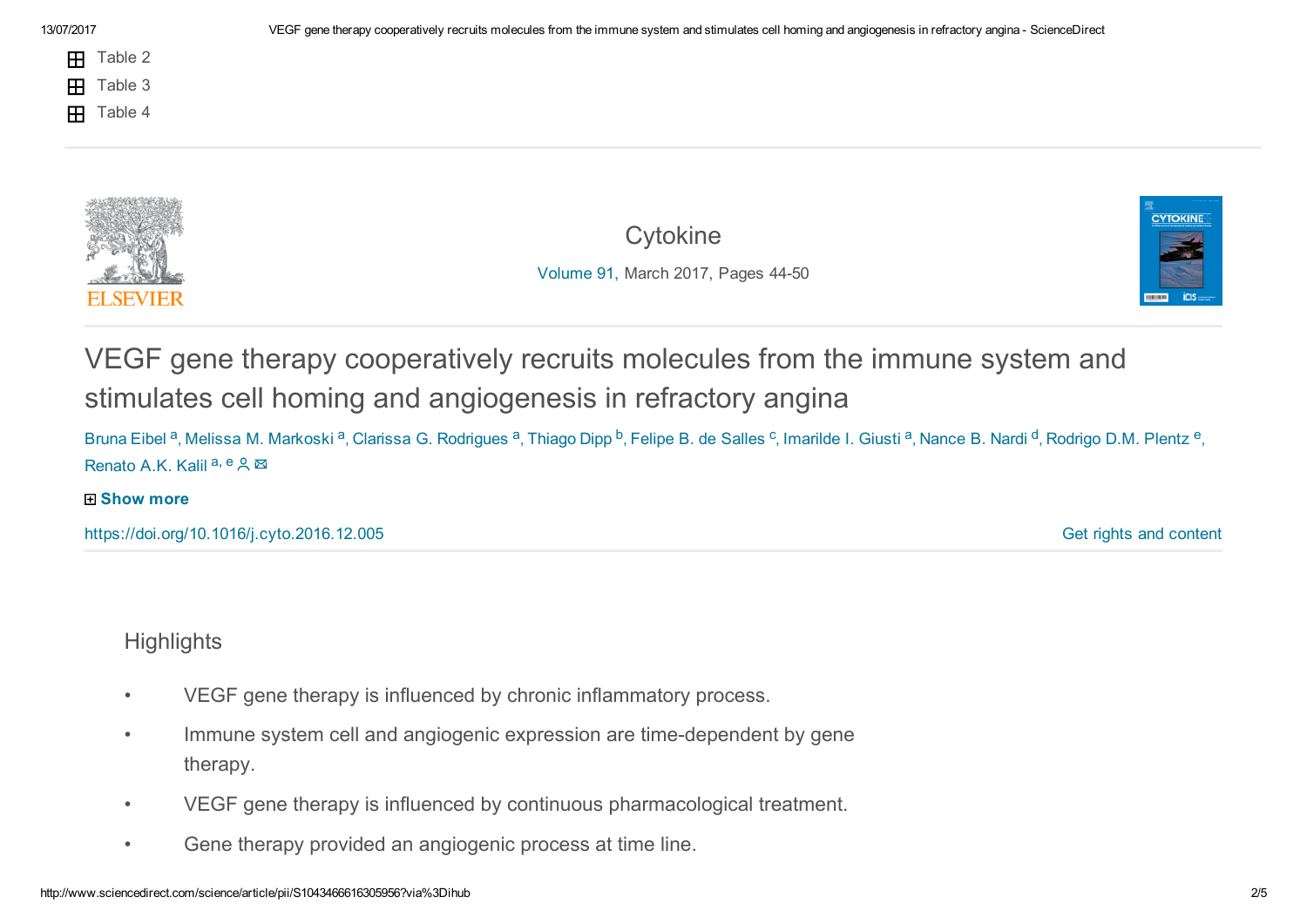# <span id="page-2-0"></span>**Abstract**

### **Background**

New vessels are formed in response to stimuli from angiogenic factors, a process in which paracrine signaling is fundamental.

### **Objective**

To investigate the cooperative paracrine signaling profile in response to Vascular Endothelial Growth Factor (VEGF) gene therapy in patients with coronary artery disease (CAD) and refractory angina.

# Method

A cohort study was conducted in which plasma was collected from patients who underwent gene therapy with a plasmid expressing VEGF 165 (10) and from surgical procedure controls (4). Blood samples were collected from both groups prior to baseline and on days 3, 9 and 27 after the interventions and subjected to systemic analysis of protein expression (Interleukin-6, IL-6; Tumor Necrosis Factor-α, TNF-α; Interleukin-10, IL-10; Stromal Derived Factor-1 α, SDF-1α; VEGF; Angiopoietin-1, ANGPT-1; and Endothelin-1, ET-1) using the enzyme-linked immunosorbent assay (ELISA).

# **Results**

Analysis showed an increase in proinflammatory IL-6 ( $p = 0.02$ ) and ET-1 ( $p = 0.05$ ) on day 3 after gene therapy and in VEGF ( $p = 0.02$ ) on day 9. A strong positive correlation was found between mobilization of endothelial progenitor cells and TNF- $\alpha$  on day 9 ( $r = 0.71$ ;  $p = 0.03$ ). Furthermore, a strong correlation between β-blockers, antiplatelets, and vasodilators with SDF-1 $\alpha$ baseline in the group undergoing gene therapy was verified  $(r = 0.74; p = 0.004)$ .

### Conclusion

Analysis of cooperative paracrine signaling after VEGF gene therapy suggests that the immune system cell and angiogenic molecule expression as well as the endothelial progenitor cell mobilization are time-dependent, influenced by chronic inflammatory process and continuous pharmacological treatment.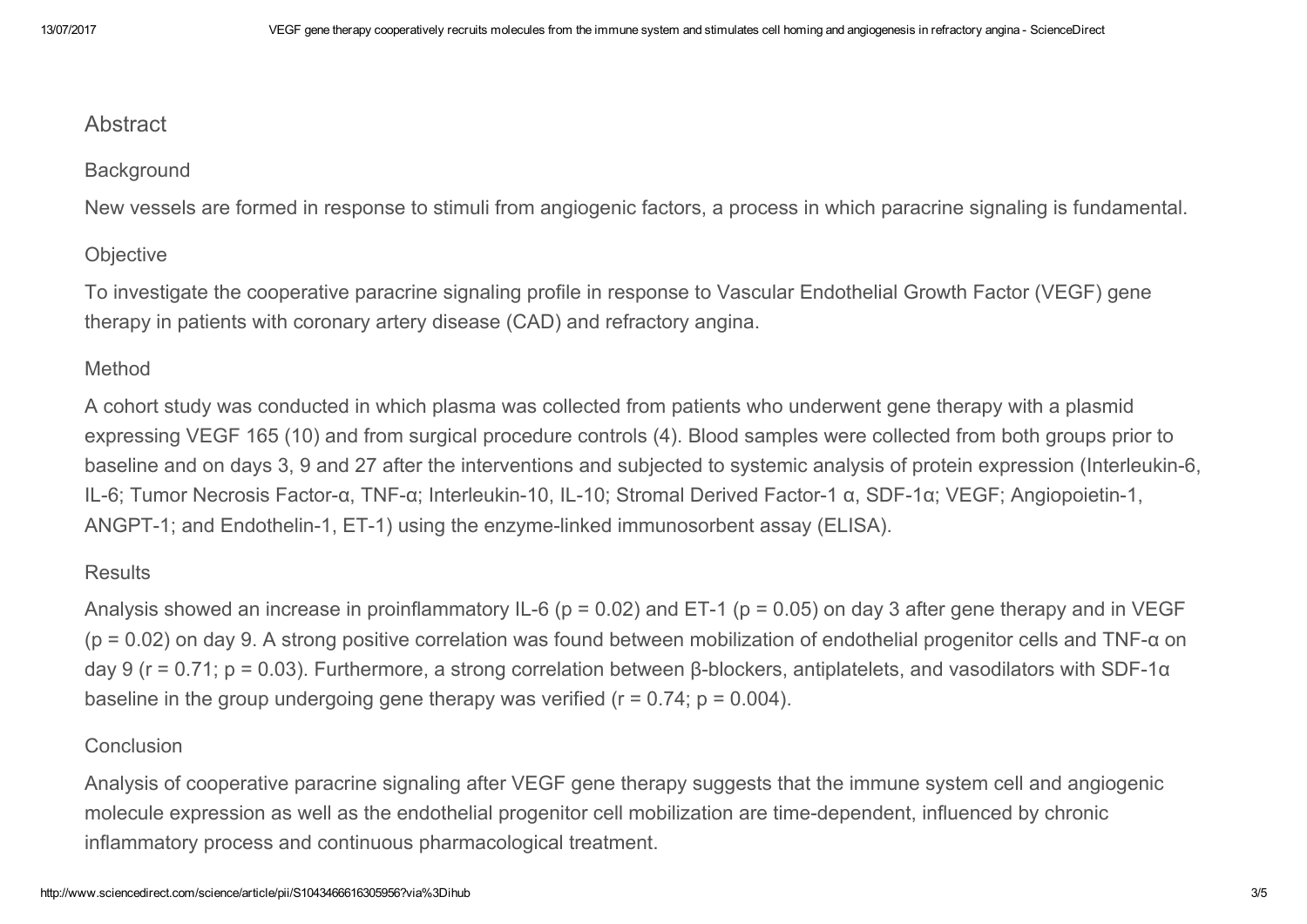<span id="page-3-0"></span>Keywords

Coronary artery disease; Refractory angina; Vascular endothelial growth factor; Gene therapy; Cell homing; Angiogenesis

Choose an option to locate/access this article:

Check if you have access through your login credentials or your institution.



or

[Purchase](http://www.sciencedirect.com/science?_ob=ShoppingCartURL&_method=add&_eid=1-s2.0-S1043466616305956&originContentFamily=serial&_origin=article&_ts=1499955760&md5=210ac0362b5557b698afdef430ee1124)

or

 $\geq$  Check for this article [elsewhere](http://linkinghub.elsevier.com/retrieve/pii/S1043466616305956?showall=true)

Recommended articles Citing articles (0)

© 2016 Elsevier Ltd. All rights reserved.

Recommended articles

Efficacy, safety, [tolerability](http://www.sciencedirect.com/science/article/pii/S0305737217300488) and price of newly approved drugs in solid tumors Cancer Treatment Reviews, 2017, pp. 1-7

 $\overline{\wedge}$